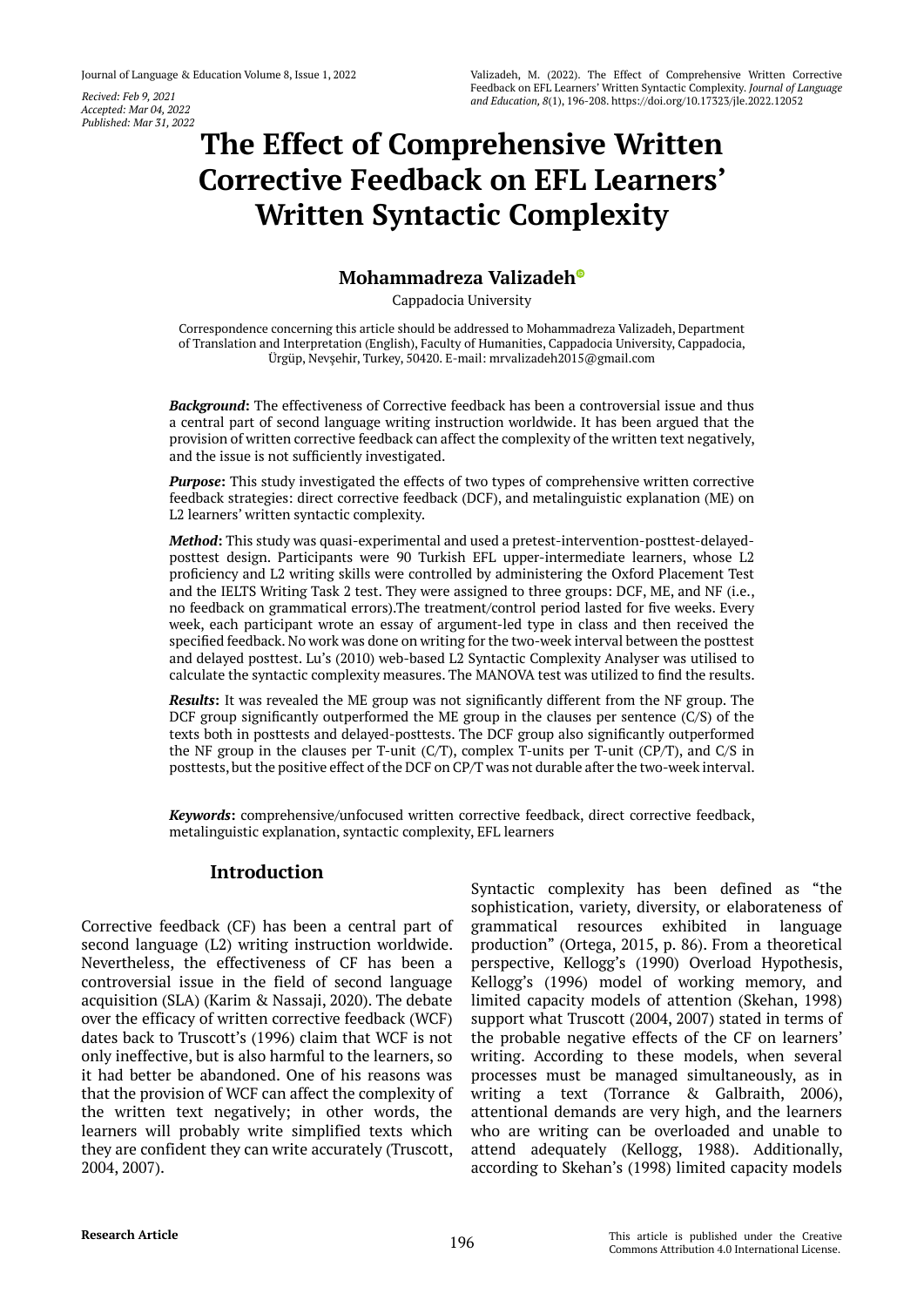of attention, learners may concentrate their efforts on gaining greater control over items that had already been internalized and are more stable (interlanguage) and avoid expanding their L2 knowledge system (Skehan & Foster, 2001).

Consideration of syntactic complexity is important because many L2 learners, especially those getting prepared for the demands of academic writing, need to improve not only their written accuracy but also the syntactic complexity in L2 writing (Balanga et al., 2016; Brown, 2017). Further, "Language teachers are equally committed to helping their learners develop fluency in their writing and, especially at higher proficiency levels, greater levels of complexity in their writing" (Bitchener & Ferris, 2012, p. 179).

Despite the importance of the issue, to date, few studies have investigated the effect of WCF strategies on developing syntactic complexity in L2 writing (see Chandler, 2003; Fazilatfar, Fallah, Hamavandi, & Rostamian, 2014; Robb, Ross, & Shortreed, 1986; Sheppard, 1992; Valizadeh & Soltanpour, 2021; Van Beuningen, De Jong, & Kuiken, 2012) and these few studies have revealed conflicting results (Bitchener & Ferris, 2012) although studies on the effect of feedback "using measures of accuracy are frequent in the second language writing literature" (Polio & Shea, 2014, p. 10). Consequently, the present research addressed the issue of the effect of comprehensive WCF on the syntactic complexity of the learners' written texts.

## **Review of Literature**

Robb et al. (1986) studied the effect of four types of comprehensive CF (direct correction, the coded feedback, the uncoded feedback, and the marginal feedback) on the complexity of narrative essays written by Japanese college freshmen. The complexity of essays was analysed based on "the ratio of additional clauses to total words written" and "additional clauses" (Robb et al. 1986, p. 90). Although the complexity of essays in all groups improved significantly, there was not any significant difference between the groups. However, as Van Beuningen et al. (2012) found it, Robb et al.'s (1986) study did not include a control group (i.e., no CF), which is a shortcoming.

Then, Sheppard (1992) examined the effects of two types of feedback on essays: "discrete item attention to form and holistic feedback on meaning" (Sheppard 1992, p. 103) with college freshmen from the Caribbean, Latin America, Europe, and Asia. "The ratio of subordinations to the total number of

sentences", an indirect measure of complexity, was analysed (Sheppard 1992, p. 106). Sheppard found that discrete item attention to form had a negative effect on the structural complexity, but this finding was not significant. Sheppard's (1992) study had some shortcomings. First, he did not include a no-correction control group. Furthermore, Ferris (2003, 2004) pointed out that there were no inter-rater reliability checks on the coding of the data, making us cautious about accepting the findings.

Afterwards, Chandler (2003) compared the direct and indirect unfocused CF with music majors, from Korea, Japan, China, and Taiwan. The students were required to write about their lives. Chandler concluded that the WCF did not have any effect on the complexity of L2 learners' writing. Nevertheless, Chandler's utilizing holistic ratings was his study's shortcoming (Van Beuningen et al., 2012); the fact that holistic ratings did not show any changes is not necessarily convincing proof "that the linguistic complexity of learners' writing did not change either" (Van Beuningen et al., 2012, p. 9).

Next, Van Beuningen et al., (2012) compared the effect of direct and indirect comprehensive CF on multilingual teenage students' complexity of writing. The participants' L1 included Moroccan Arabic, Turkish, and Surinamese languages and they had limited L2 proficiency. The study was done during biology classes, and the tasks included biology-related topics. As Van Beuningen et al. (2012) explained, to measure structural complexity, they used "a subordination index: the number of subordinate clauses as a percentage of the total number of clauses (i.e., [number of subclauses/total number of clauses]×100). … Lexical diversity was calculated using Guiraud's [1954] Index, a type-token ratio that corrects for text length (types/√tokens)" (Van Beuningen et al., 2012, p. 18). Finally, the researchers reported that both direct and indirect unfocused WCF did not lead to simplified writing. In other words, the error correction did not lead to learners' avoidance of lexically and structurally complex sentences.

More recently, Fazilatfar et al. (2014) investigated whether comprehensive WCF was effective on the syntactic and lexical complexity of Iranian EFL learners' writing at an advanced level. Lu's (2010, 2012) L2 Syntactic and Lexical Complexity Analyser was used to evaluate the complexity of the students' writing. To assess the syntactic complexity, the researchers calculated the mean length of sentence (MLS) and the dependent clauses per clause (DC/C). The study found a significant positive effect on both lexical complexity and the investigated indices of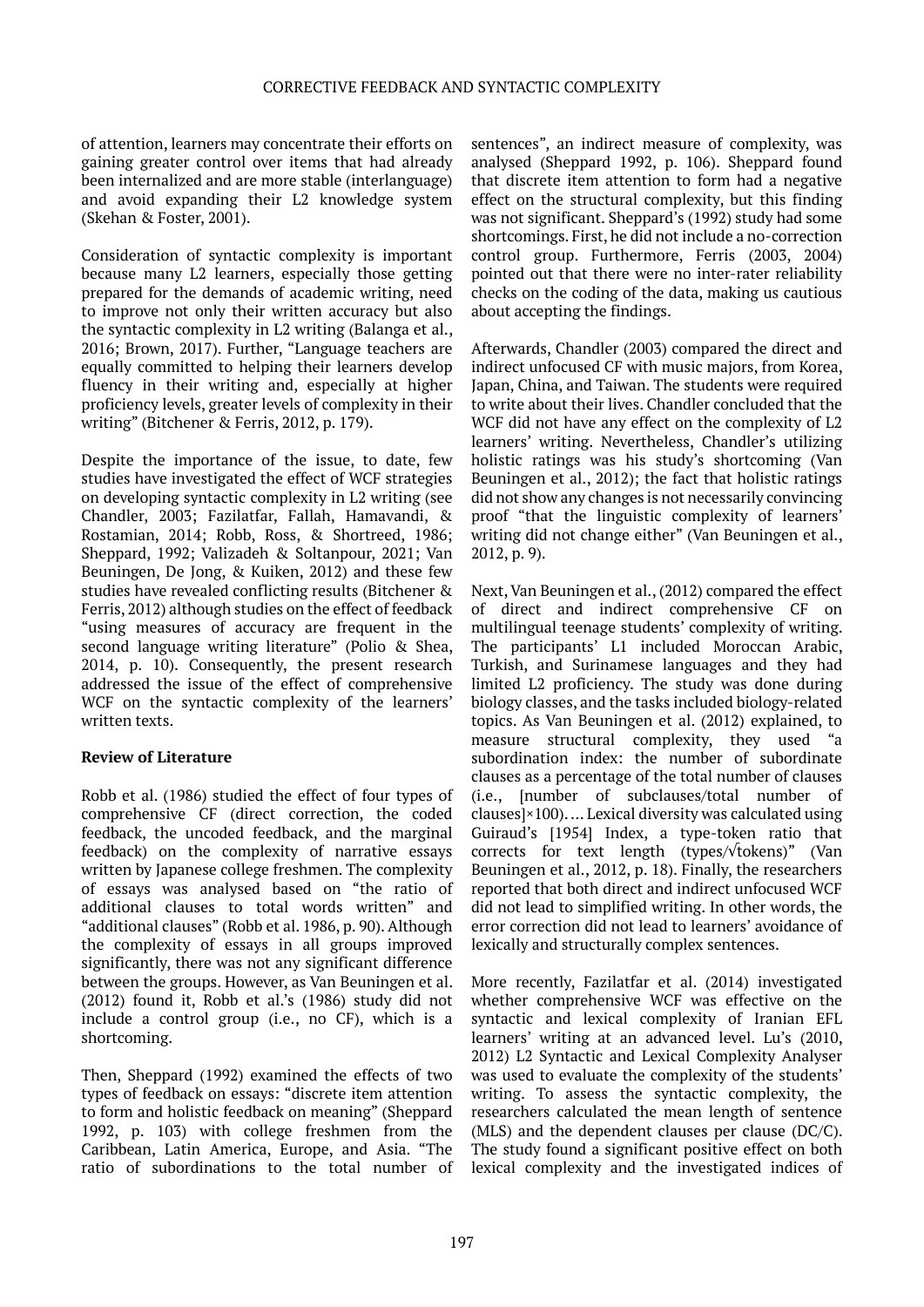syntactic complexity on the written texts of the group that had received the comprehensive WCF. It should be noted that only calculating the two indices of length of production at mean length of sentence and the dependent clauses per clause cannot be sufficiently considered as the complex issue of syntactic complexity.

Given the mentioned literature, the results of the studies on the effect of comprehensive WCF on L2 complexity gains are not comparable because of their differences with regard to their treatment period, methodology, measurement instruments, genre of writing task, as well as their participants' conditions (e.g., age, proficiency level, L1 background, L2 learning goals, etc.). Several studies have shown the role of L1 as a moderating variable of L2 syntactic complexity (Jiang, Bi, & Liu, 2019; Khushik & Huhta, 2020; Kuiken & Vedder, 2019; Lu & Ai, 2015; Ortega, 2015; Ströbel, Kerz, & Wiechmann, 2020), the roles of genre/task/ content in syntactic complexity in writing, as well as the powerful influence of L2 proficiency, modulating syntactic complexity (Mostafa & Crossley, 2020; Ortega, 2015; Yoon, 2017). Therefore, the effect of WCF strategies on L2 syntactic complexity is a matter which continues to be a subject of controversy and requires more meticulous studies, which do not suffer the mentioned shortcomings.

## **This Study**

Considering the literature, the researcher of this study investigated the effects of WCF on the complexity of the EFL learners' written texts. It should be noted that the researcher attempted to consider and address the methodological limitations which were found in the previously done studies in literature so that the results would be reasonably reliable.

Direct corrective feedback (DCF) and metalinguistic explanation (ME) are two types of explicit correction, which are also two strategies that teachers commonly adopt for correcting linguistic errors in students' written work are (Ellis, 2009). Because of their popularity among L2 teachers, it is critical to investigate whether or not these two commonly utilised types of feedback had any detrimental effects on L2 learners' written syntactic complexity. Consequently, this research looked at the effects of the aforementioned WCF strategies on L2 syntactic complexity with the aim of investigating whether or not the provision of DCF or ME can affect the complexity of the written text negatively because there is obviously a gap between what Truscott (2004, 2007) stated and the supporting evidence.Therefore, in this study, either DCF or ME was provided to the participants. Via DCF, not only the error was underlined

but also the corresponding correct L2 form was provided; therefore, learners were explicitly provided with the correct form of their errors. However, using ME, the teacher underlined and numbered the errors in the text and wrote a grammatical description for each numbered error at the bottom of the written text or on a separate paper, attached to the student's written text. In other words, via ME, learners were given some form of explicit comment about the nature of their errors and had to work out the correction from the grammatical description.

Moreover, because this study aimed at investigating the syntactic complexity of the written texts, the comprehensive/unfocused feedback was the most appropriate one as it had also been used in previous studies on the syntactic complexity (Chandler 2003; Fazilatfar et al. 2014; Robb et al. 1986; Sheppard 1992; Van Beuningen et al. 2012). Besides, in focused feedback studies, tasks should be specifically designed to allow the pre-selection of one or two grammatical structures to be focused and to find out whether or not the treatment is effective in correcting these errors (Benson & DeKeyser, 2019; Bitchener, 2008; Bitchener & Knoch, 2008, 2009, 2010; Sheen, Wright, & Moldawa, 2009; Shintani & Ellis, 2013). Natural or free-writing tasks cannot be used for this purpose as was pinpointed by Shintani and Ellis (2015). However, while controlling the task type to ensure that the participants used the focused target structures, exploration of the effect of the treatment on syntactic complexity would not be achieved. Therefore, in the present study, free-writing tasks were used, so that assessing the syntactic complexity of the written texts could be feasible.

As for addressing the methodological limitations found in previous studies, the present one included a control group that did not receive feedback on grammatical errors. Moreover, the inter-rater reliability was checked in this study. Additionally, the moderating variables of proficiency level and L1 background were controlled. Finally, to investigate the effect of the WCF on written syntactic complexity, ten syntactic complexity measures were explored. Hopefully, this study can offer not only theoretical insights into the field but also pedagogical suggestions for teachers on providing feedback and improving English academic writing instruction.

## *Research Question*

The study addressed the following research question:

What are the relative immediate and delayed effects of the comprehensive DCF, comprehensive ME and NF (no feedback on grammatical errors) on EFL learners' written syntactic complexity measures?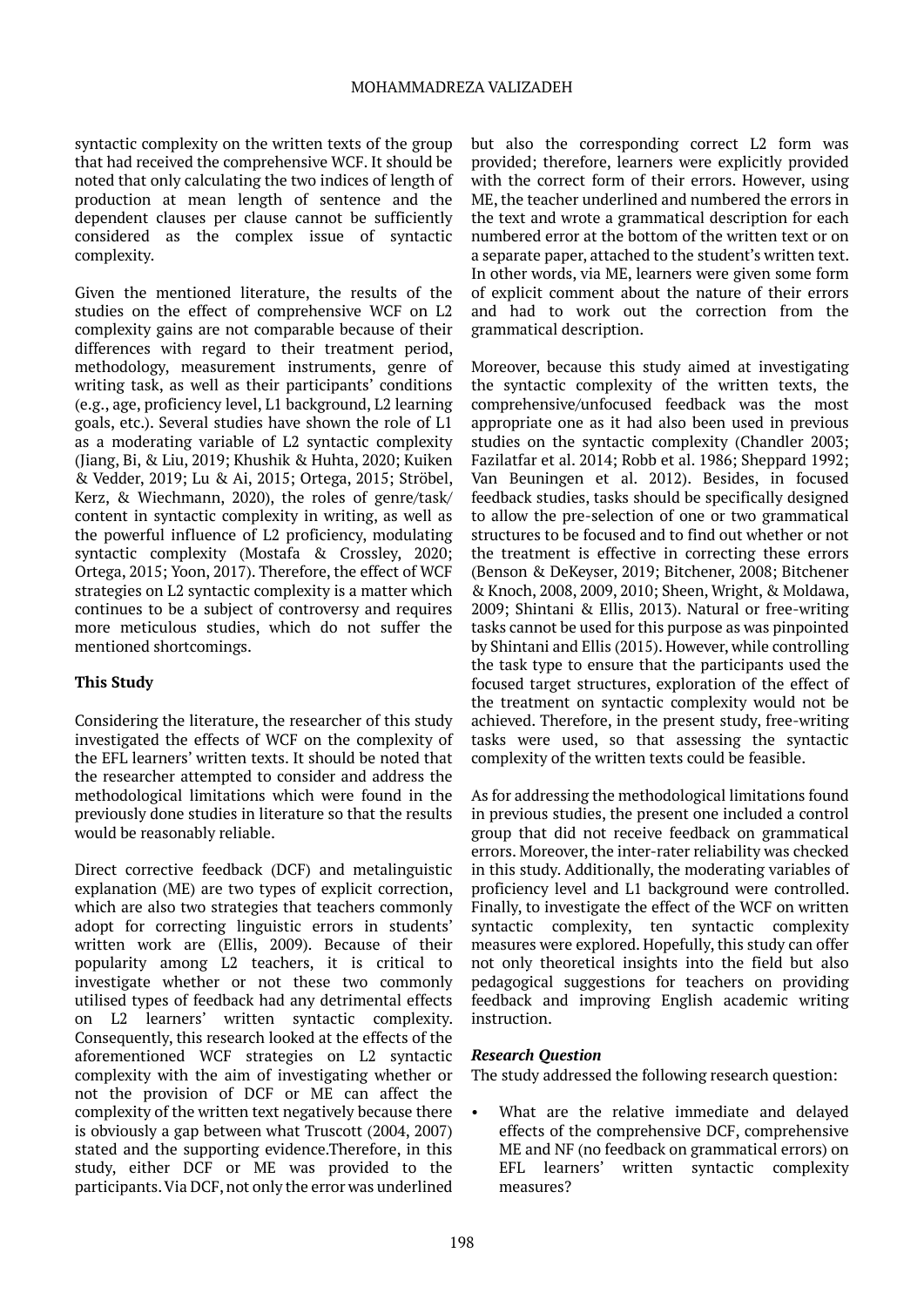#### **Method**

#### **Participants**

The participants were selected out of 127 university students whose English proficiency levels were carefully controlled by the administration of the penand-paper version of Oxford Placement Test (OPT). A total of 114 students got scores ranging from 40 to 47 out of 60 (i.e., the upper-intermediate level), based on Geranpayeh's (2003). They were selected for the IELTS Writing Task 2 test, which was used to assess the syntactic complexity in the written texts (i.e., to ensure the homogeneity of the students and as the pretest). The students who were homogeneous in their writing ability (90 students) were assigned to three groups, namely DCF ( $n = 30$ ), ME ( $n = 30$ ), and NF ( $n = 30$ ). Unlike the DCF and ME groups that received feedback on their grammatical errors, the NF group was provided with feedback only on content, orthography, and organization, but not on grammatical errors because, as Ferris (2004) stated, it seems almost unethical to single out a group for no feedback.

The 90 participants, aged between 18 to 23, included 50 females and 40 males. All of them had passed the elementary and intermediate writing courses and enrolled in upper-intermediate ones. The participants' native language (L1) was Turkish. The three different groups (DCF, ME, and NF) were in different classes and thus, not in contact with one another during the study.

Given that 127 students had enrolled in university upper-intermediate writing courses, excluding them from the classes was not permitted; as a result, all the learners in classes received the intervention, but for

#### **Table 1**

*Ten Syntactic Complexity Measures*

the purpose of the research, the scores (pretest, posttest and delayed-posttest) of the students who were homogeneous in terms of L2 proficiency and L2 writing skills were considered and those who were not homogeneous were discarded from the research although they were present in classes.

#### **Setting and Design**

This quasi-experimental research, which utilised a pretest-treatment/control-posttest-delayed posttest design and non-random convenience sampling method, was carried out in real classrooms at a university in Turkey so that the feedback was provided in "the context of an instructional program, with ecologically valid writing tasks", as recommended by Storch (2010, p. 43). Furthermore, following Guénette's (2007) recommendation, the groups in this study had the same teacher; the activities and writing topics were similar as well. This was done to control the possible effects of every other design parameter, except the feedback types.

#### *Variables*

The dependent variable is the syntactic complexity measured in the participants' production from the pretests to the posttests and delayed posttests. Syntactic complexity included ten syntactic complexity measures: MLC, MLS, MLT, C/S, C/T, CT/T, DC/C, CP/T, CN/T, and VP/T, which are explained in Table 1 below. The independent variable was the comprehensive WCF type, (DCF and ME, in comparison to no feedback on syntactic errors). Additionally, the participants' English proficiency level and writing ability (i.e., written syntactic complexity) were also the control variables.

| <b>Measure</b>                                                                            | Code                     | <b>Definition</b>                                                                                                                                                    |  |
|-------------------------------------------------------------------------------------------|--------------------------|----------------------------------------------------------------------------------------------------------------------------------------------------------------------|--|
| Type 1: Length of Production                                                              |                          |                                                                                                                                                                      |  |
| 1. mean length of clause<br>2. mean length of sentence<br>3. mean length of T-unit        | MLC<br><b>MLS</b><br>MLT | number of words divided by number of clauses<br>number of words divided by number of sentences<br>number of words divided by number of T-units <sup>1</sup>          |  |
| Type 2: Sentence Complexity                                                               |                          |                                                                                                                                                                      |  |
| 4. clauses per sentence                                                                   | C/S                      | number of clauses divided by number of sentences                                                                                                                     |  |
| Type 3: Subordination                                                                     |                          |                                                                                                                                                                      |  |
| 5. clauses per T-unit<br>6. complex T-units per T-unit<br>7. dependent clauses per clause | C/T<br>CT/T<br>DC/C      | number of clauses divided by number of T-units<br>number of complex T-units divided by number of T-units<br>number of dependent clauses divided by number of clauses |  |
| Type 4: Coordination                                                                      |                          |                                                                                                                                                                      |  |
| 8. coordinate phrases per T-unit                                                          | CP/T                     | number of coordinate phrases divided by number of T-units                                                                                                            |  |
| Type 5: Particular Structures                                                             |                          |                                                                                                                                                                      |  |
| 9. complex nominals per T-unit<br>10. verb phrases per T-unit                             | CN/T<br>VP/T             | number of complex nominals divided by number of T-units<br>number of verb phrases divided by number of T-units                                                       |  |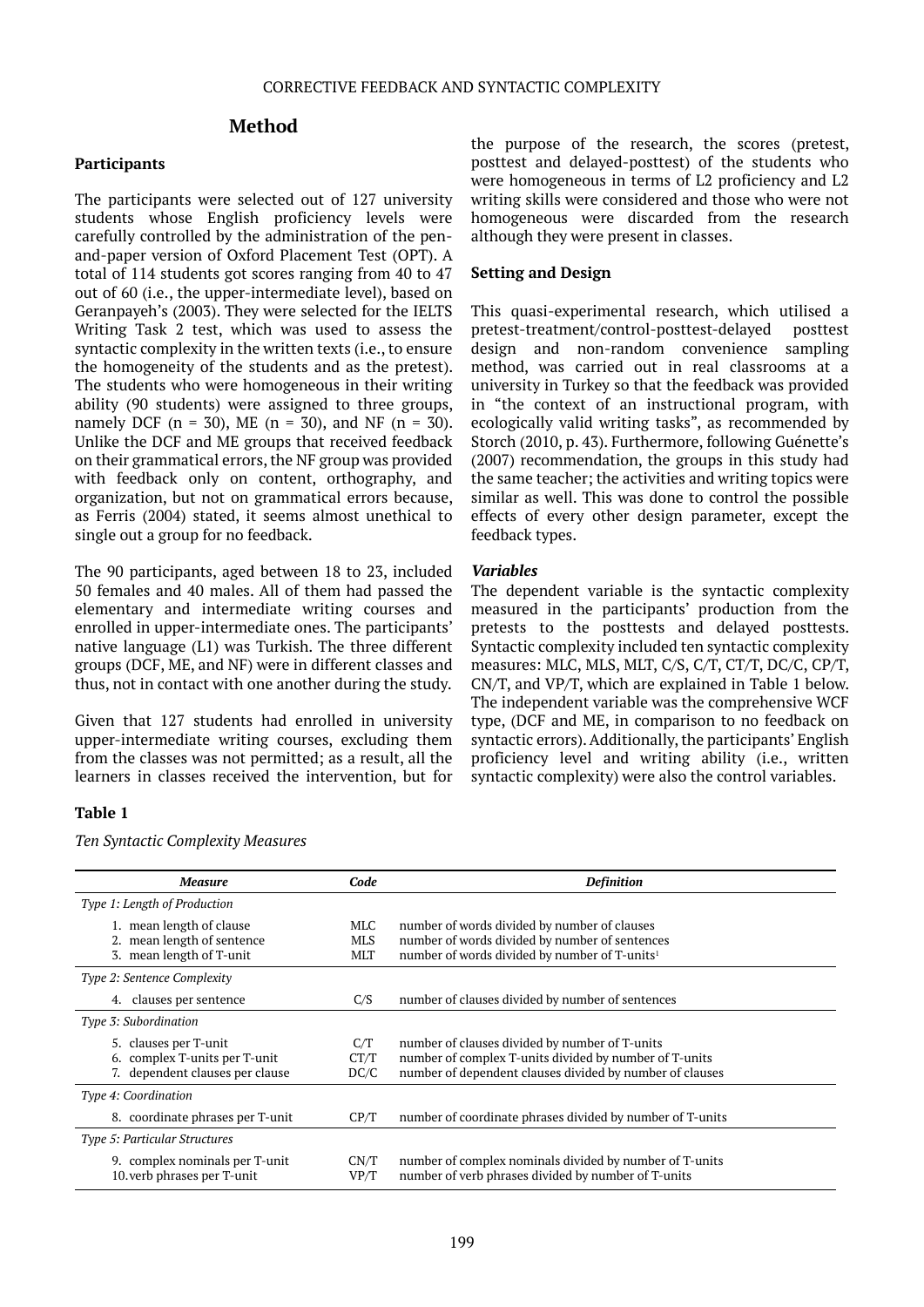## **Instruments**

The following instruments were utilised: Oxford Placement Test (OPT), class writing tasks, pretest, posttest, and delayed posttest. For the class writing tasks and tests, samples of IELTS Writing Task 2 were used. Additionally, to calculate the syntactic complexity, Lu's (2010) web-based L2 Syntactic Complexity Analyser was employed.

#### *Oxford Placement Test (OPT)*

As Geranpayeh (2003, p. 8) explained, the Oxford Placement Test (OPT) is a flexible test of English language proficiency developed by Oxford University Press and Cambridge ESOL to give teachers a reliable and time-saving method of finding a student's level of English." The validity and reliability of the test have been checked and confirmed through Cambridge ESOL quality control procedures.

#### *Writing Tasks and Tests*

All the writing tasks and tests topics were selected from IELTS Writing Task 2 samples in order to (a) consider the criterion-related validity of the test (i.e., the utilised tests and tasks can be comparable to a standardized writing test), and (b) to control for the probable mediating effects of genre/task/content on syntactic complexity in writing. Each class writing task as well as the tests was of argument-led type, which presented an argument to the learners and required the participants to first discuss both for and against views and then finally, to give their own opinions.

#### *Syntactic Complexity Measure*

To calculate the syntactic complexity, Lu's (2010) webbased L2 Syntactic Complexity Analyser, entitled, 'Web-based L2SCA: Single Mode' [\(https://aihaiyang.](https://aihaiyang.com/software/l2sca/) [com/software/l2sca/](https://aihaiyang.com/software/l2sca/))was utilised, which was already used by Lu (2011), Fazilatfar et al., (2014), Lu and Ai, (2015), Yang, Lu, and Cushing Weigle (2015). The L2SCA, developed by Professor Xiaofei Lu at The Pennsylvania State University, is a tool that allows language teachers and researchers to analyse the syntactic complexity of written English language texts, using 14 different measures covering (1) length of production units, (2) amounts of coordination, (3) amounts of subordination, (4) degree of phrasal sophistication and overall sentence complexity. This analyser "produces frequency counts of nine linguistic units in the text—word, sentence, clause, dependent clause, T-unit, complex T-unit, coordinate phrase, complex nominal, and verb phrase—and generates 14 indices of syntactic complexity for the text" (Yang, et al 2015, p.58). In the present study, ten out of 14 indices were analysed. Table 1 showed these ten measures.

To assess the syntactic complexity, the automatic approach was used "because it affords speed, flexibility, and reliability" (Crossley & McNamara, 2014, p. 69). Moreover, human raters are likely to be subjective and also they need training, time to score, as well as monitoring, all of which utilize resources (Higgins, Xi, Zechner, & Williamson, 2011).

#### **Data Collection Procedure**

The whole research lasted for eight weeks. From week one to week five, every week the participants in each group spent about 50 minutes writing an argumentative essay of minimum 250 words in class and turned it in; the texts which students wrote generally included a range of 250 to 270 words. Then, the teacher-researcher provided the specified feedback to each group. Next, the students were required to revise their corrected text as recommended by Guénette (2012), so they would be responsible for their learning. After receiving five sessions of treatment, on the first session of Week six, the posttest was given. The students could spend maximum 50 minutes writing the test essay. No work on writing was carried out during the sixth and seventh weeks. Then, in the eighth week, the delayed posttest was implemented. No participant took the required tests twice. Further, the essay topics were the same for all three groups

## **Results**

## **The Normality Tests**

The assumption of normality was tested via both the graphic of histogram, and also some numerical ways as recommended by Larson-Hall (2010). The histograms showed that the data were normally distributed. Regarding the numerical methods of assessing normality, the values of skewness and kurtosis statistics were within  $+/1$ , based on Phakiti (2010). Furthermore, the outcomes of the ratio of skewedness and kurtosis over their respective standard errors were within the ranges of  $+/-1.96$ , based on Field (2013). Therefore, the numerical tests also revealed that the data were normality distributed.

## **Ensuring the Homogeneity of the Groups**

## *Grammatical Knowledge*

A one-way between-groups ANOVA was run to explore whether the three groups (i.e., DCF, ME, NF) were homogeneous in terms of their grammatical knowledge, as measured by the OPT. No statistically significant difference (at the p < .05 level) was revealed in grammatical knowledge scores of the three groups:  $F(2, .87) = .03, p = .97.$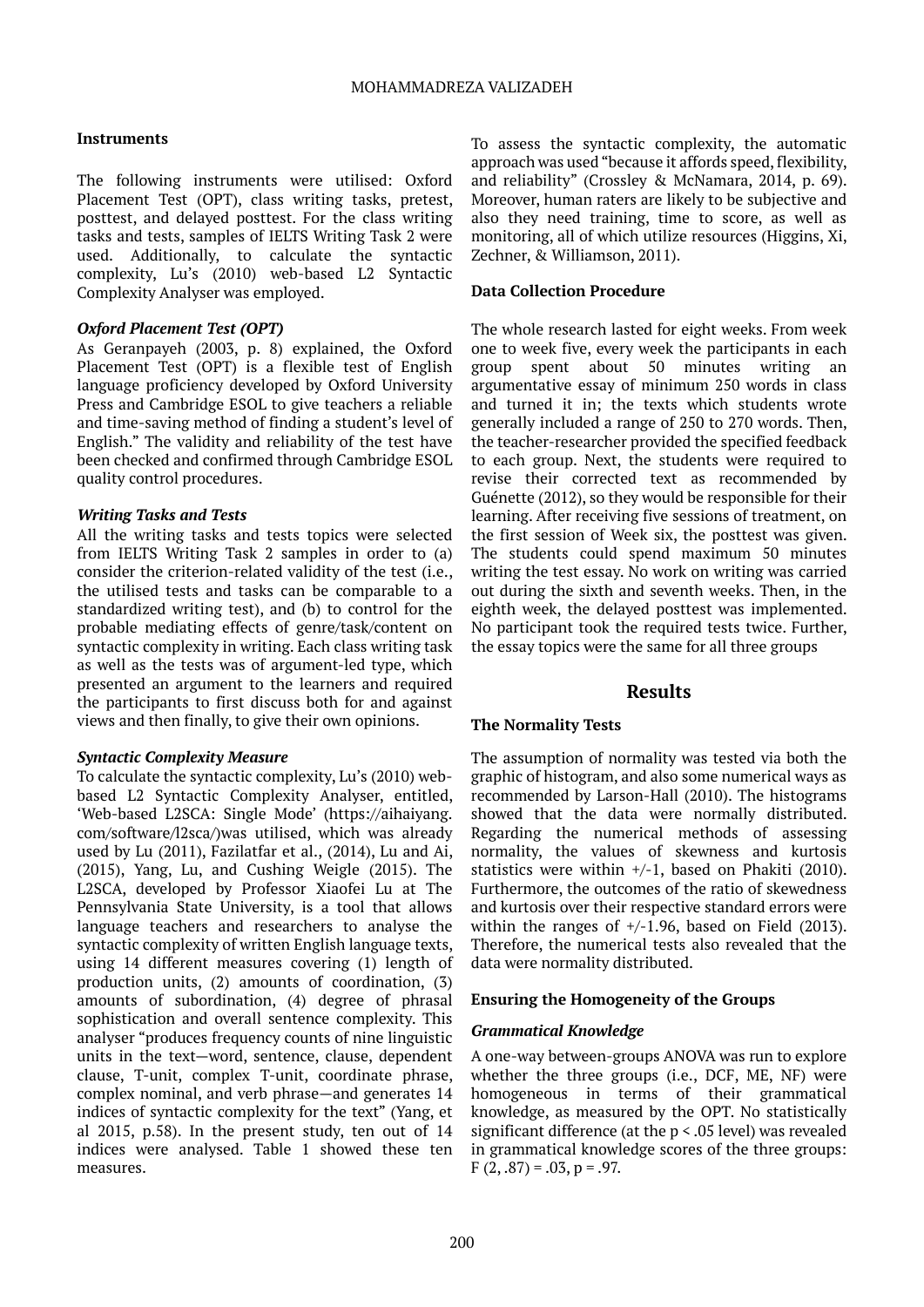## *Syntactic Complexity*

To discover whether the three groups were homogenous in terms of the syntactic complexity of their essays, multivariate analyses of variance (MANOVA) were performed because there were several dependent variables (Larson-Hall, 2010; Pallant, 2013; Tabachnick & Fidell, 2013). At the outset, the assumptions of MANOVA (i.e., equal sample sizes, univariate normality, multivariate normality (outliers), multicollinearity and singularity, linearity, and finally, homogeneity of variance matrices) (Pallant, 2013; Tabachnick & Fidell, 2013) were examined. There were no problems with equal sample sizes in each group and the assumption of univariate normality.

To test for multivariate normality, Mahalanobis distance was calculated (Pallant, 2013; Tabachnick & Fidell 2013). The maximum value for Mahalanobis distance for the DCF, ME, and the NF groups were 26.12, 22.31, and 21.50, respectively, which were less than the critical value (i.e., 29.59, based on Pallant, 2013), so it was safely assumed that there were no multivariate outliers.

Next, to check for multicollinearity and check the strength of the correlations among the dependent variables, a correlation test was run (Pallant, 2013; Tabachnick & Fidell, 2013). There were no correlations up around .8 or .9, so there was no reason for concern regarding multicollinearity (Pallant, 2013; Tabachnick & Fidell 2013).

Nevertheless, the correlation coefficient between the CP/T and other indices were mostly below .10, which is considered a very small correlation; therefore, this index could make the data violate the assumption of linearity. Thus, based on Pallant (2013), CP/T was removed from MANOVA and then a separate ANOVA test was performed on it.

Then, to assess the assumption of linearity, a matrix of scatterplots was generated between each pair of variables, separately for each group (DCF, ME, and NF). The scatterplots were roughly oval-shaped (Tabachnick & Fidell 2013) or cigar-shaped (Pallant, 2013), so the assumption of linearity was met.

A one-way between groups multivariate analysis of variance (MANOVA) was performed. Nine dependent variables were used: MLS, MLT, MLC, C/S, VP/T, C/T, DC/C, CT/T, and CN/T. The independent variable was the type of WCF.

Box's test of equality of covariance matrices for pretest of syntactic complexity showed that the assumption of homogeneity of variance-covariance was violated (Sig

= .000 < .001), so as recommended by Tabachnick and Fidell (2013), a more stringent alpha level (i.e., .025 for moderate violations), was adopted as the alpha level.

Levene's test of equality of error variances for the indices of syntactic complexity of the pretest revealed that all the Sig. values were over .05, indicating that the assumption of equality of variance for the variables was met.

Multivariate tests for pretest of syntactic complexity indicated that the p-value was larger than the stringent alpha level  $(.49 > .025)$ , so there was not a significant difference among the three groups on the combined dependent variables, F  $(18, 158) = .97$ , p = .49; Wilk's Lambda = .81; partial eta squared = .10. In conclusion, the three groups were homogenous in terms of MLS, MLT, MLC, C/S, VP/T, C/T, DC/C, CT/T, and CN/T of the written essays.

The dependent variable of CP/T had been removed from the data before performing the MANOVA and a separate ANOVA was run on it. It indicated no statistically significant difference in CP/T among the three groups:  $F(2, 87) = .056$ ,  $p = .94$ .

#### **The Immediate Effect of WCF on Syntactic Complexity Measures**

A one-way between-groups MANOVA was performed to investigate the differences between groups after the immediate posttest (Larson-Hall, 2010; Pallant, 2013; Tabachnick & Fidell, 2013). Considering the assumptions of MANOVA, no problems were revealed in terms of univariate normality, multivariate normality (multivariate outliers), multicollinearity, and linearity. Nevertheless, the correlation coefficients of C/S and CP/T was mostly small and could make the data violate the assumption of linearity. Thus, based on Pallant (2013), C/S and CP/T were removed from MANOVA and then separate ANOVAs were performed on them.

A MANOVA was performed to investigate the differences in syntactic complexity in three groups of DCF, ME, and NF. Eight dependent variables were used: MLS, MLT, MLC, VP/T, C/T, DC/C, CT/T, and CN/T. The independent variable was the type of WCF.

Box's test of equality of covariance matrices for posttest of syntactic complexity revealed that the assumption of homogeneity of variance-covariance was violated (Sig =  $.000 \le 0.001$ ), so as recommended by Tabachnick and Fidell (2013), a more stringent alpha level (i.e., .025 for moderate violations), was adopted as the alpha level.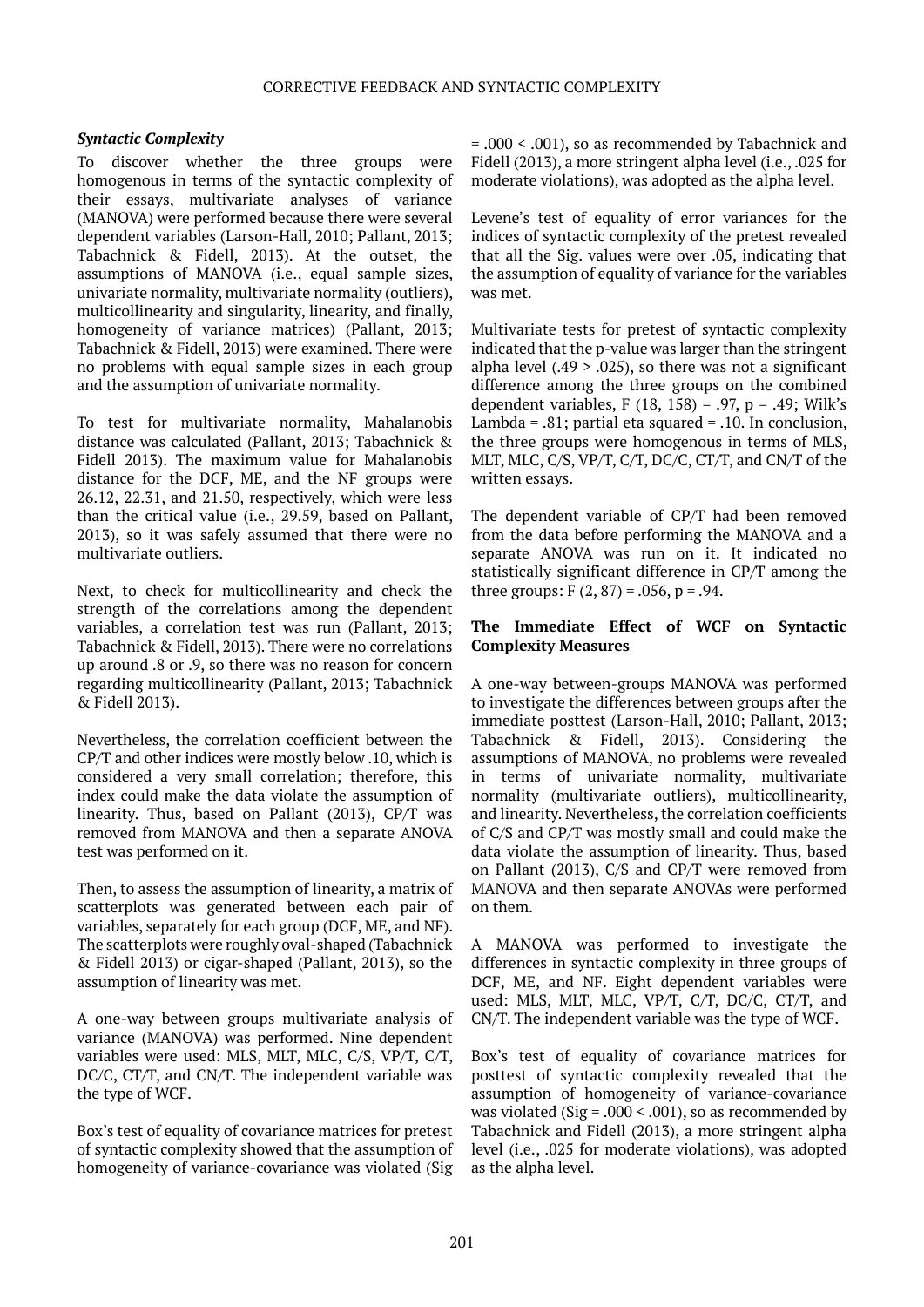Levene's test of equality of error variances for all the indices of syntactic complexity of the posttest revealed that all the Sig. values were greater than .05, indicating that the assumption of equality of variance for the variables was met.

Multivariate tests for posttest of syntactic complexity indicated that the p-value was less than the stringent alpha level  $(.024 \le .025)$ , so there was a significant difference among the three groups on the combined dependent variables, F (16, 160) = 1.901, p = .024; Wilk's Lambda = .706; partial eta squared = .160. In conclusion, there was a significant difference among the three groups.

Then, to determine how the syntactic complexity indices differed for the WCF, Tests of Between-Subjects Effects table was consulted. Because a number of separate analyses were looked at here, a higher alpha level was set by applying a Bonferroni adjustment to reduce the chance of a Type I error (Pallant, 2013; Tabachnick & Fidell 2013). The original alpha level of .05 was divided by the number of analyses 8 (eight dependent variables). The new alpha level was .006.

Tests of between-subjects effects for posttest of syntactic complexity indicated that C/T recorded a significant value less than .006. (C/T: F  $(2, 87 = 2.824,$ p-value =  $.004 < .006$ ; partial  $n^2 = .118$ , which is almost a large effect size). Therefore, the three groups (i.e., DCF, ME, and NF) differed in terms of C/T, but to find out which group had higher values, the Tukey's HSD post-hoc test was used (Abbott, 2011). Multiple comparisons for posttest of syntactic complexity for C/T based on Tukey HSD indicated that the mean scores for C/T were statistically significantly different between the DCF and the NF groups (p-value = .004 < .006), but not between the ME and the NF groups (pvalue =  $.549$  >  $.006$ , or between the DCF and ME groups (p-value =  $.062 > .006$ ).

As already mentioned, C/S and CP/T were removed from MANOVA test, and two separate ANOVAs were performed on each of them to know whether the three groups were significantly different in terms of these dependent variables.

A statistically significant difference in C/S was found among the three groups:  $F(2, 87) = 20.33$ ,  $p = .000$ . A large effect size was also revealed  $(n2 = .31)$ , based on Cohen (1988); it shows 31% of the variance in C/S is explained by the treatment.

To discover which group had the higher scores, this significant ANOVA was followed by Tukey's HSD posthoc tests (Pallant 2013). The new alpha level was .025. Multiple comparisons for posttest of C/S based on Tukey HSD showed that mean scores for C/S were statistically significantly different between the DCF group ( $M = 2.00$ ,  $SD = .21$ ) and the ME group ( $M = 1.76$ , SD = .26) (p-value = .001 < .025), as well as the DCF and the NF groups ( $M = 1.61$ , SD = .23) (p-value = .000 < .025), but not between the ME and the NF groups (p  $= .037 > .025$ ).

In terms of CP/T, the one-way between-groups ANOVA discovered a statistically significant difference in CP/T among the three groups:  $F(2, 87) = 5.220$ ,  $p =$ .007 < .025. A large effect size was also found  $(n2 =$ .10), based on Cohen (1988); it shows 10% of the variance in CP/T is explained by the treatment.

To find which group had the higher scores, this significant ANOVA was followed by Tukey's HSD posthoc tests (Pallant 2013). The new more stringent alpha level, set by a Bonferroni adjustment is .025. Multiple comparisons for posttest of CP/T based on Tukey HSD showed that mean scores for CP/T were statistically significantly different between the DCF group ( $M = .54$ ,  $SD = .12$ ) and the NF group ( $M = .43$ , SD  $=$  .17) (p-value = .011 < .025), but not between the DCF and ME groups ( $M = .44$ , SD = .13) (p-value = .031 > .025), as well as between the ME and NF groups ( $p =$  $.92 > .025$ ).

#### **The Delayed Effect of WCF on Syntactic Complexity Measures**

To discover whether there was any significant difference between the three groups after the delayed posttest, another one-way MANOVA was performed (Larson-Hall, 2010; Pallant, 2013; Tabachnick & Fidell, 2013). Considering the assumptions of MANOVA, no problems were revealed in terms of univariate normality, multivariate normality (multivariate outliers), multicollinearity, and linearity. Nonetheless, the correlation coefficients of C/S and CP/T were mostly small, which could make the data violate the assumption of linearity. Thus, based on Pallant (2013), C/S and CP/T were removed from MANOVA and then separate ANOVAs were performed on them.

A MANOVA was performed to investigate the differences in syntactic complexity in three groups of DCF, ME, and NF after a two-week interval. Eight dependent variables were used: MLS, MLT, MLC, VP/T, C/T, DC/C, CT/T, and CN/T. The independent variable was the type of WCF.

Box's test of equality of covariance matrices for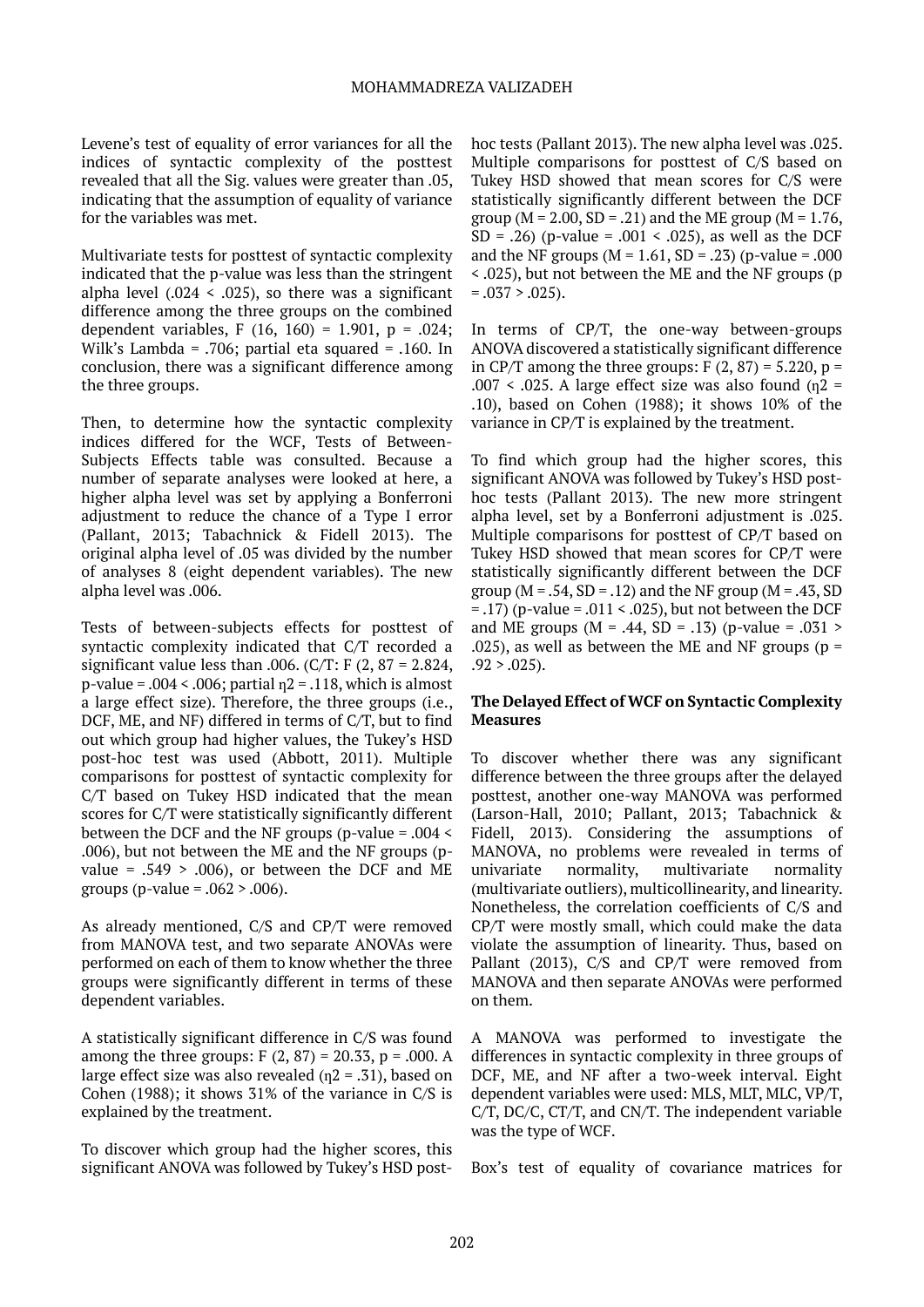delayed-posttest of syntactic complexity showed that the assumption of homogeneity of variancecovariance was violated (Sig = .000 < .001), so as recommended by Tabachnick and Fidell (2013), a more stringent alpha level (i.e., .025 for moderate violations), was adopted as the alpha level.

Levene's test of equality of error variances for delayedposttest of syntactic complexity showed that all the Sig. values of the syntactic complexity indices were greater than .05, indicating that the assumption of equality of variance for the variables was met.

Multivariate tests for delayed-posttest of syntactic complexity indicated that the p-value was less than the stringent alpha level  $(.002 \le .025)$ , so there was a significant difference among the three groups on the combined dependent variables,  $F(16, 160) = 2.471$ ,  $p =$ .002; Wilk's Lambda = .643; partial eta squared = .198. This represents 19.8% of the variance in groups explained by the treatment.

To determine how syntactic complexity indices differed for the WCF, Tests of Between-Subjects Effects table was consulted. By applying the Bonferroni adjustment, the new alpha level was .006 (Pallant, 2013; Tabachnick & Fidell 2013).

Tests of between-subjects effects for delayed-posttest of syntactic complexity indicated that only C/T recorded a significant value less than .006. (C/T: F (2,  $87 = 2.728$ , p-value = .005 < .006; partial  $n^2 = .116$ , which represents 11.6% of the variance in C/T is explained by the treatment. It was found that the three groups (i.e., DCF, ME, and NF) differed in terms of C/T, but to find out which group had higher values, the Tukey's HSD post-hoc test was used (Abbott 2011). Multiple comparisons for delayed-posttest of syntactic complexity for C/T based on Tukey HSD indicated that the mean scores of C/T were statistically significantly different between the DCF and the NF groups (p-value =  $.004 < .006$ ), but not between the ME and the NF groups (p- value  $= .542 \times .006$ ), or between the DCF and ME groups (p-value =  $.068 > .006$ ).

C/S and CP/T had been removed from MANOVA test, and separate ANOVAs were performed on each of

## **Table 2**

*Robust Tests of Equality of Means for Delayed-Posttest of CP/T*

|                | <i>Statistic</i> <sup>a</sup> | df1 | df2    | Sig. |
|----------------|-------------------------------|-----|--------|------|
| Welch          | .868                          |     | 56.058 | .425 |
| Brown-Forsythe | .829                          |     | 72.264 | .441 |

a. Asymptotically F distributed.

them to discover whether the three groups were significantly different in terms of these dependent variables.

In terms of C/S, as measured by the delayed-posttest, a statistically significant difference was found among the three groups: F  $(2, 87) = 20.977$ , p = .000 (n2 = .32), which is a large effect size based on Cohen (1988); it shows 32% of the variance in C/S is explained by the treatment. To understand which group had the higher scores, this significant ANOVA was followed by Tukey's HSD post-hoc tests (Pallant, 2013). The more stringent alpha value by using a Bonferroni adjustment was .025. Multiple comparisons for delayed-posttest of C/S based on Tukey HSD showed that mean scores for C/S were statistically significantly different between the DCF group ( $M = 2.00$ , SD = .20) and the ME group ( $M = 1.76$ , SD = .27) (p-value = .000 < .025), as well as the DCF and the NF groups ( $M = 1.61$ , SD = .20) (p-value = .000 < .025), but not between the ME and the NF groups ( $p = .040 > .025$ ).

Another one-way between-groups ANOVA was conducted to explore whether the three groups (i.e., DCF, ME, NF) were significantly different after the delayed posttest in terms of CP/T as measured by the delayed posttest. Levene's test for homogeneity of variances for delayed posttest of CP/T indicated that the assumption of homogeneity of variance was violated (Sig. = .017); thus, Robust Tests of Equality of Means were consulted (Pallant, 2013). Table 2 shows the results.

As Table 2 reveals, there was not a significant difference between the three groups in terms of CP/T.

## **Discussion**

This study investigated the immediate and delayed effects of two types of comprehensive WCF strategies: DCF and ME on L2 learners' written syntactic complexity. It was revealed that the DCF group outperformed the NF group in the C/T, CP/T, and C/S of the texts. The DCF group also outperformed the ME group in the C/S of the text. The ME group was not significantly different from the NF group. After the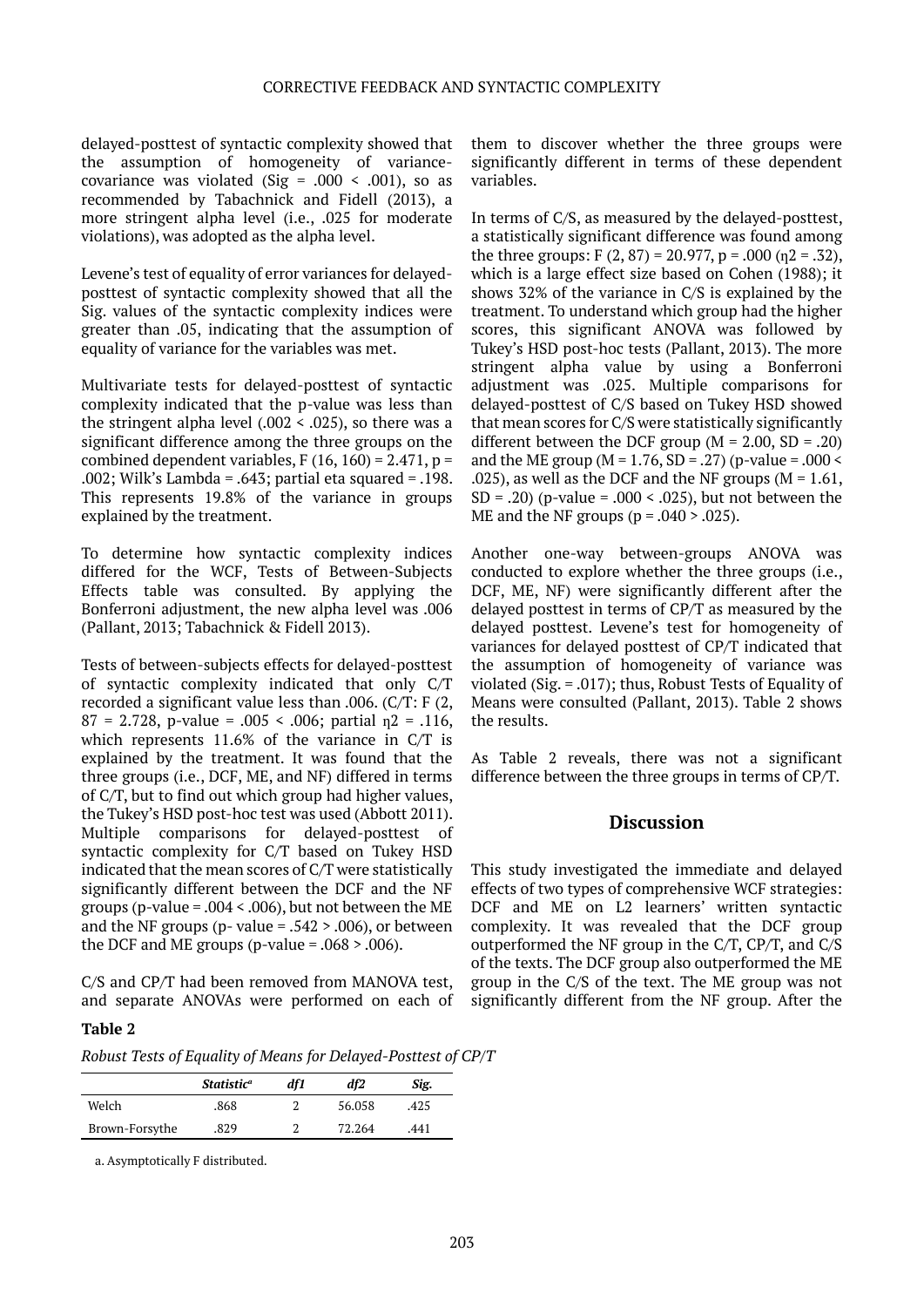two-week interval, the results of the delayed-posttest indicated the DCF group still outperformed the NF group in terms of the C/T and C/S. The DCF group also outperformed the ME group in C/S, but the positive effect of the DCF on CP/T was not durable over a twoweek period.

Because the previous studies in the literature differed from the present study in terms of their treatment period, methodology, measurement instruments, genre of writing task, as well as their participants' conditions (e.g., age, proficiency level, L1 background, L2 learning goals, etc.), which could all be moderating variables of L2 syntactic complexity, it is difficult to explain the current results by referring to the previous research. In spite of this, unlike Sheppard (1992), the present study found some positive promising effects on the syntactic complexity of the written text, which supports what Robb et al., (1986) found. Moreover, Chandler (2003), using holistic ratings, found no effect on the complexity of L2 students' writing. It can be stated that the findings of the present study can be opposite in some ways and similar in some other ways to Chandler's (2003) result.The findings are different because this study found positive results in terms of the C/T and C/S of the texts; on the other hand, the results are in line with Chandler's because the present study did not indicate any significant differences in terms of other syntactic complexity indices. Van Beuningen et al. (2012) reported that both direct and indirect unfocused WCF did not lead to simplified writing. Based on the mentioned results of the current study, the findings corroborate Van Beuningen et al.'s (2012) report that the comprehensive WCF did not lead to learners' avoidance of structurally complex sentences. Finally, more recently, Fazilatfar et al. (2014) found that unfocused WCF had a positive effect on the length of production at MLS, and a dependent clause ratio (DC/C). In contrast, the present study did not find any significant effect on the MLS and DC/C of the written texts.

In addition to the above-mentioned issues, this study, like Robb et al. (1986), Van Beuningen et al. (2012), and Fazilatfar et al. (2014), does not corroborate Truscott's (2004, 2007) speculation that if learners were faced with CF, they would be more likely to avoid using complex structures. Neither of the treatments made the learners write simpler texts and the DCF even improved the two measures of C/S and C/T. Therefore, the findings of this study also do not conform to Skehan's (1998) limited capacity models of attention, Kellogg's (1990) Overload Hypothesis, and Kellogg's (1996) model of working memory with which Truscott's (2004, 2007) claim is consistent. Nevertheless, it should be pointed out that his study

did not meticulously explore the grammatical structures the participants used in their pre-, post-, and delayed posttests to find the signs of avoidance, which is one of the limitations of the study. Therefore, there is no denying that if such a meticulous investigation had been done, some signs of avoidance might have been found.

The positive points found in this study, which was only for the DCF, can be supported by McLaughlin's (1990) information processing model and Anderson's (1993) ACT (Adaptive Control of Thought) model. As Bitchener and Ferris (2012, p. 13) stated, the models explain that intentional learning, for instance, via explicit instruction and corrective feedback can play an important "role in the controlled phase and through 'practice' or 'repeated activation,' language over time becomes automatized." However, as Pienemann explained in his teachability hypothesis and processability theory (PT) (Pienemann, 1987, 1989, 1998), "information processing is unlikely to occur if the targeted linguistic forms and structures lie outside a learner's stage of 'readiness'" (Bitchener & Ferris, 2012, p. 15). The participants in this study were at an upper-intermediate proficiency level; thus, it can be stated that corrective feedback could help them strengthen their previous knowledge. Their declarative knowledge might also have become automatized.

Long's (1996) Interaction Hypothesis and focus-onform approach (Long, 1996; Long & Robinson, 1998) as well as socio-cultural theory of human mental processing, based on Vygotsky's (1978) socio-cultural theory, also support the results of the current research. The interaction approach also suggests that learning occurs when the learner is exposed to language, produces language, and receives feedback on that production (Bitchener & Ferris, 2012; Gass & Mackey, 2015). Being one of the identified pedagogical focuson-form instruments, error correction (Ellis, 2005) — WCF in this study, was likely to have contributed to the development of L2 syntactic complexity in this study. Additionally, the socio-cultural theory of human mental processing, based on Vygotsky's sociocultural theory, assumes that language development, as an example of cognitive development, occurs via social interactions; therefore, when learners collaborate and interact with more advanced or more knowledgeable people, say teachers, their language abilities develop (Bitchener & Ferris 2012). Therefore, various strategies including the CF utilised by teachers can help learners develop their L2 (Lantolf & Thorne, 2007).

Finally, the results of this study are consistent with Schmidt's Noticing Hypothesis (Schmidt, 1990, 2001).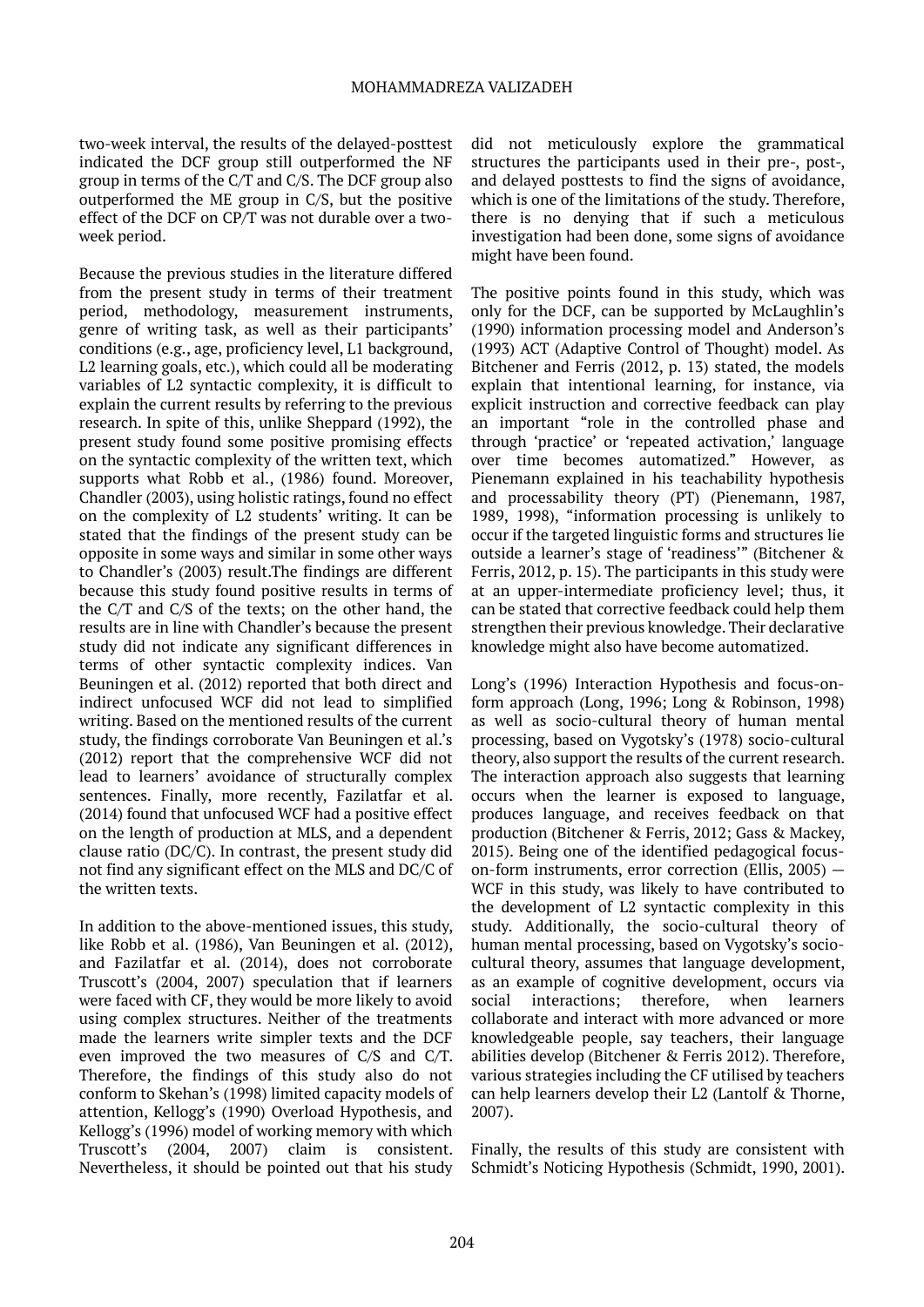When WCF is provided, learners have enough time and therefore cognitive resources – to compare their output with the received CF, raising the likelihood of learners noticing the gaps in their interlanguage (Polio, Fleck, & Leder, 1998; Sheen, 2010). Therefore, conscious attention to linguistic form, caused by the CF, could make learners notice the gaps between their own interlanguage output and the target language input provided via feedback (Hulstijn & Schmidt, 1994). Moreover, it could cause the learners' interlanguage grammar to be restructured and developed (Gass, 1997; Long, 2006). More recently, (Ögeyik, 2018, p. 337) acknowledged that "noticing through output-oriented tasks [such as writing and CF] generates a higher level of perception of L2 knowledge".

## **Conclusion**

To sum up, the current study has made a contribution to the question of whether unfocused WCF can facilitate the development of written syntactic complexity. Therefore, L2 writing teachers can provide learners with WCF without major worries about its detrimental effect on the development of syntactic complexity in their writing. This study also demonstrated that the DCF had significant positive effects on the C/T, CP/T, and C/S of the texts. It was even significantly better than the ME in terms of the C/S of the text. Despite these results, there is no denying that replications or more similar studies are needed before firm conclusions can be reached and doubts about the role of comprehensive WCF in the improvement of syntactic complexity can be resolved.

Following the findings of this research, several suggestions can be made for further investigation:

- (1) The length of the course may be critical in gaining results; thus, an approximate replication of this study can be conducted through a longer course of instruction using a longitudinal design.
- (2) It is suggested that future research explores the various types of grammatical structures the participants utilise in their post- and delayedposttests to find the probable signs of avoidance.
- (3) This study can be replicated with a larger number of participants at different language proficiency levels to compare the results across these levels. Moreover, in this study, only the argument-led essay type was investigated; this type of essay can be compared with another type in another research.
- (4) Future research which addresses questions and employs designs similar to the present study, can consider and control for the social, contextual, and individual differences, such as motivation, learning style, and metalinguistic background knowledge.
- (5) Finally, think-aloud protocols can be collected from the participants in the two experimental groups (i.e., DCF and ME) while both revising texts and composing new texts in order to provide information on how learners process WCF and how learning takes place.

# **Declaration of Competing Interest**

None declared.

## **References**

- Abbott, M. L. (2011). *Understanding educational statistics using Microsoft EXCEL and SPSS*. John Wiley & Sons, Inc.
- Anderson, J. R. (1993). *Rules of the mind*. Lawrence Erlbaum.
- Balanga, R. A., Fidel, I. V. B., Gumapac, M. V. G. P., Ho, H. T., Tullo, R. M. C., Villaraza, P. M. L., & Vizconde, C. J. (2016). Student beliefs towards written corrective feedback: The case of Filipino high school students. *I-Manager's Journal on English Language Teaching*, *6*(3), 22–39. https://doi.org/10.26634/jelt.6.3.8176
- Benson, S., & DeKeyser, R. (2019). Effects of written corrective feedback and language aptitude on verb tense accuracy. *Language Teaching Research*, *23*(6), 702–726. https://doi. org/10.1177/1362168818770921
- Bitchener, J. (2008). Evidence in support of written corrective feedback. *Journal of Second Language Writing*, *17*(2), 102–118. https://doi.org/10.1016/j. jslw.2007.11.004
- Bitchener, J., & Ferris, D. R. (2012). *Written corrective feedback in second language acquisition and writing*. Routledge.
- Bitchener, J., & Knoch, U. (2008). The value of written corrective feedback for migrant and international students. *Language Teaching Research*, *12*(3), 409– 431. https://doi.org/10.1177/1362168808089924
- Bitchener, J., & Knoch, U. (2009). The relative effectiveness of different types of direct written corrective feedback. *System*, *37*(2), 322–329. https://doi.org/10.1016/j.system.2008.12.006
- Bitchener, J., & Knoch, U. (2010). Raising the linguistic accuracy level of advanced L2 writers with written corrective feedback. *Journal of Second Language*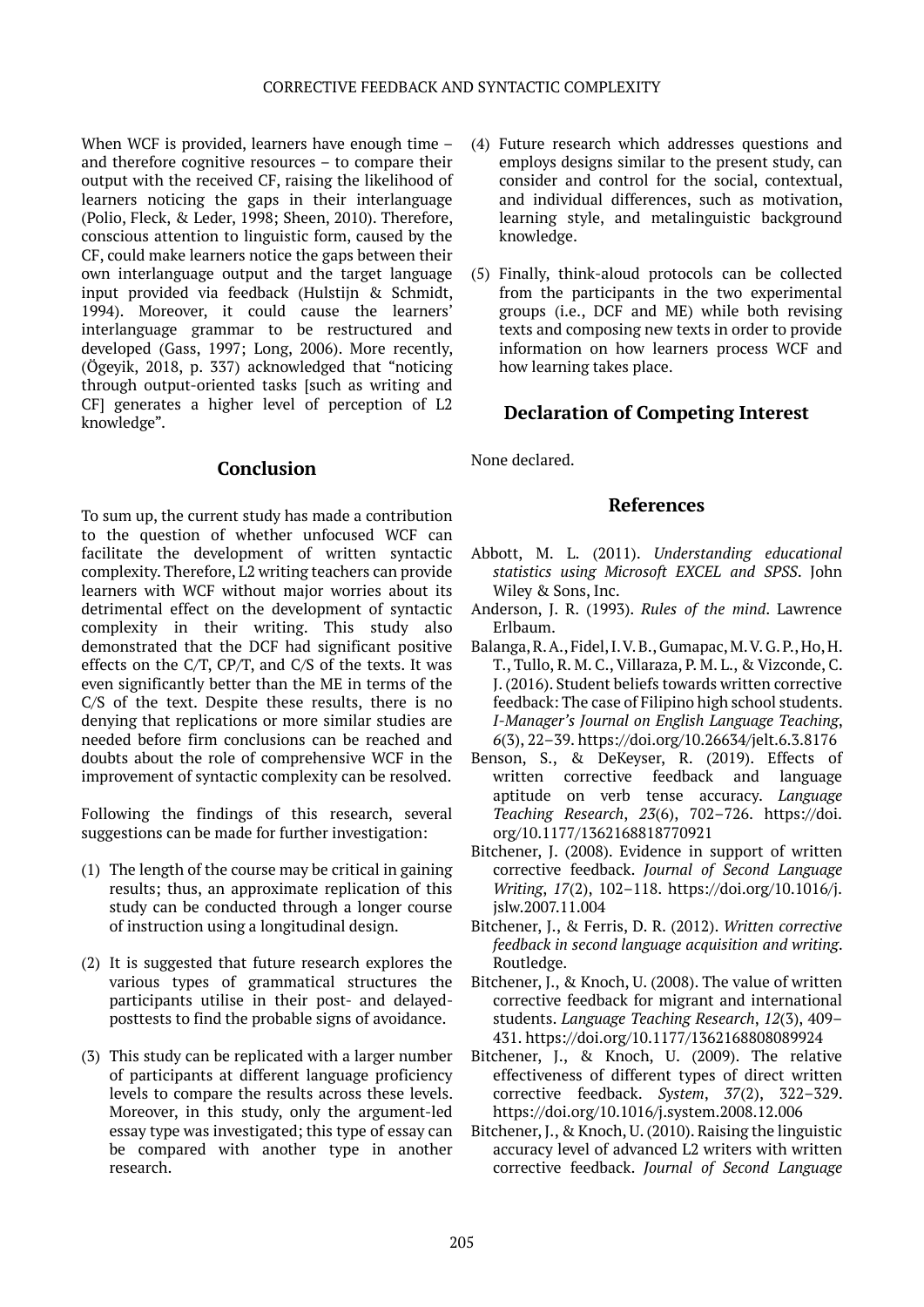*Writing*, *19*(4), 207–217. https://doi.org/10.1016/j. jslw.2010.10.002

- Brown, D. (2017). The interaction between grammatical knowledge and explicitness in L2 written corrective feedback [Unpublished doctoral dissertation]. Northern Arizona University.
- Chandler, J. (2003). The efficacy of various kinds of error feedback for improvement in the accuracy and fluency of L2 student writing. *Journal of Second Language Writing*, *12*(3), 267–296. https://doi. org/10.1016/S1060-3743(03)00038-9
- Cohen, J. W. (1988). *Statistical power analysis for the behavioral sciences* (2nd ed.). Lawrence Erlbaum Associates.
- Crossley, S. A., & McNamara, D. S. (2014). Does writing development equal writing quality? A computational investigation of syntactic complexity in L2 learners. *Journal of Second Language Writing*, *26*, 66–79. https://doi.org/10.1016/j.jslw.2014.09.006
- Ellis, R. (2005). Principles of instructed language learning. *System*, *33*(2), 209–224. https://doi. org/10.1016/j.system.2004.12.006
- Ellis, R. (2009). A typology of written corrective feedback types. *English Language Teaching*, *63*(2), 97–107. https://doi.org/10.1093/elt/ccn023
- Fazilatfar, A. M., Fallah, N., Hamavandi, M., & Rostamian, M. (2014). The effect of unfocused written corrective feedback on syntactic and lexical complexity of L2 writing. In *International Conference on Current Trends in ELT* (vol. 98, pp. 482–488). Elsevier. https://doi.org/10.1016/j. sbspro.2014.03.443
- Ferris, D. R. (2003). *Response to student writing: Implications for second language students*. Lawrence Erlbaum Associates.
- Ferris, D. R. (2004). The "grammar correction" debate in L2 writing: Where are we, and where do we go from here? (and what do we do in the meantime ...?). *Journal of Response to Writing*, *13*(1), 49–62. https://doi.org/10.1016/j.jslw.2004.04.005
- Ferris, D. R. (2010). Second language writing research and written corrective feedback in SLA: Intersections and practical applications. *Studies in Second Language Acquisition*, *32*(02), 181–201. https://doi.org/10.1017/S0272263109990490
- Field, A. (2013). *Discovering statistics using SPSS* (4th ed.). Sage.
- Gass, S. M. (1997). *Input, interaction and the development of second languages*. Lawrence Erlbaum Associates.
- Gass, S. M., & Mackey, A. (2015). Input, interaction, and output in second language acquisition. In B. VanPatten, & J. Williams (Eds.), *Theories in second language acquisition: An introduction* (2nd ed., pp. 180–206). Routledge.
- Geranpayeh, A. (2003). A quick review of the English quick placement test. *Extract from Research Notes*,

*12*, 8–10. Retrieved from http://www.lingue.uniss. it/documenti/lingue/what\_is\_the\_QPT.pdf

- Guénette, D. (2007). Is feedback pedagogically correct? Research design issues in studies of feedback on writing. *Journal of Second Language Writing*, *16*(1), 40–53. https://doi.org/10.1016/j.jslw.2007.01.001
- Guénette, D. (2012). The pedagogy of error correction: Surviving the written corrective feedback challenge. *TESL Canada Journala*, *30*(1), 117–126. https://doi. org/10.18806/tesl.v30i1.1129
- Higgins, D., Xi, X., Zechner, K., & Williamson, D. (2011). A three-stage approach to the automated scoring of spontaneous spoken responses. *Computer Speech and Language*, *25*(2), 282–306. https://doi. org/10.1016/j.csl.2010.06.001
- Hulstijn, J. H., & Schmidt, R. (1994). Guest editors' introduction. *AILA Review*, *11*, 5–10. Retrieved from http://www.aila.info/download/publications/ review/AILA11.pdf
- Jiang, J., Bi, P., & Liu, H. (2019). Writing syntactic complexity development in the writings of EFL learners: Insights from a dependency syntacticallyannotated corpus. *Journal of Second Language Writing*, *46*, 1–13. https://doi.org/10.1016/j. jslw.2019.100666
- Karim, K., & Nassaji, H. (2020). The revision and transfer effects of direct and indirect comprehensive corrective feedback on ESL students' writing. *Language Teaching Research*, *24*(4), 519–539. https://doi.org/10.1177/1362168818802469
- Kellogg, R. T. (1988). Attentional overload and writing performance: Effects of rough draft and outline strategies. *Journal of Experimental Psychology: Learning, Memory, and Cognition*, *14*(2), 355–365. https://doi.org/10.1037/0278-7393.14.2.355
- Kellogg, R. T. (1990). Effectiveness of prewriting strategies as a function of task demands. *American Journal of Psychology*, *103*(3), 327–339. https://doi. org/10.2307/1423213
- Kellogg, R. T. (1996). A model of working memory in writing. In C. M. Levy & S. Ransdell (Eds.), *The science of writing: Theories, methods, individual differences and applications* (pp. 57–71). Lawrence Erlbaum Associates.
- Khushik, G. A., & Huhta, A. (2020). Investigating syntactic complexity in EFL learners' writing across Common European Framework of Reference. *Applied Linguistics*, *41*(4), 506–532. https://doi. org/10.1093/applin/amy064
- Kuiken, F., & Vedder, I. (2019). Syntactic complexity across proficiency and languages: L2 and L1 writing in Dutch, Italian and Spanish. *International Journal of Applied Linguistics*, *29*(2), 192–210. https://doi. org/10.1111/ijal.12256
- Lantolf, J. P., & Thorne, S. L. (2007). Sociocultural theory. In B. VanPatten, & J. Williams (Eds.), *Theories*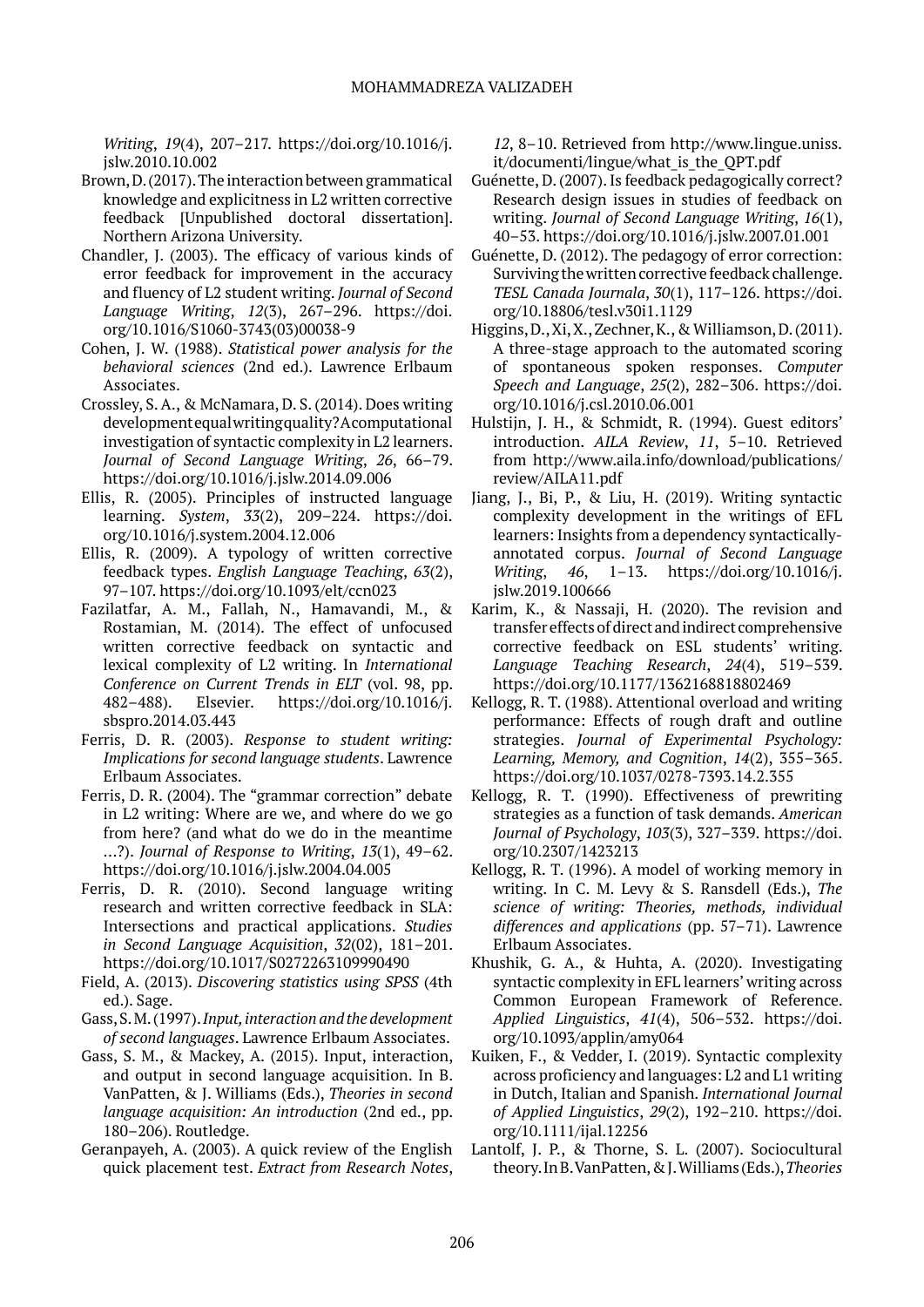*in second language acquisition: An introduction* (pp. 201–224). Lawrence Erlbaum Associates.

- Larson-Hall, J. (2010). *A guide to doing statistics in second language research using SPSS*. Routledge.
- Long, M. H. (1996). The role of the linguistic environment in second language acquisition. In W. C. Ritchie & T. K. Bhatia (Eds.), *Handbook of second language acquisition* (pp. 438–468). Academic Press.

Long, M. H. (2006). *Problems in SLA*. Lawrence Erlbaum.

- Long, M. H., & Robinson, P. (1998). Focus on form: Theory, research, and practice. In C. J. Doughty & J. Williams (Eds.), *Focus on form in second language acquisition* (pp. 15–41). Cambridge University Press.
- Lu, X. (2010). Automatic analysis of syntactic complexity in second language writing. *International Journal of Corpus Linguistics*, *15*(4), 474–496. https://doi. org/10.1075/ijcl.15.4.02lu
- Lu, X. (2011). A corpus-based evaluation of syntactic complexity measures as indices of college-level ESL writers' language development. *TESOL Quarterly*, *45*(1), 36–62. https://doi.org/10.5054/ tq.2011.240859
- Lu, X. (2012). The relationship of lexical richness to the quality of ESL learners' oral narratives. *The Modern Language Journal*, *96*(2), 190–208. https:// doi.org/10.1111/j.1540-4781.2011.01232\_1.x
- Lu, X., & Ai, H. (2015). Syntactic complexity in college-level English writing: Differences among writers with diverse L1 backgrounds. *Journal of Second Language Writing*, *29*, 16–27. https://doi. org/10.1016/j.jslw.2015.06.003
- McLaughlin, B. (1990). "Conscious" versus "unconscious" learning. *TESOL Quarterly*, *24*(4), 617–634. https://doi.org/10.2307/3587111
- Mostafa, T., & Crossley, S. A. (2020). Verb argument construction complexity indices and L2 writing quality: Effects of writing tasks and prompts. *Journal of Second Language Writing*, *49*, 1–13. https://doi.org/10.1016/j.jslw.2020.100730
- Ögeyik, M. C. (2018). The comparative effectiveness of noticing in language learning. *International Review of Applied Linguistics in Language Teaching*, *56*(4), 337–400. https://doi.org/10.1515/iral-2016-0049
- Ortega, L. (2015). Syntactic complexity in L2 writing: Progress and expansion. *Journal of Second Language Writing*, *29*, 82–94. https://doi.org/10.1016/j. jslw.2015.06.008
- Pallant, J. (2013). *SPSS survival manual: A step by step guide to data analysis using IBM SPSS* (5th ed.). Open University Press.
- Phakiti, A. (2010). Analysing quantitative data. In B. Paltridge, & A. Phakiti (Eds.), *Continuum companion to research methods in applied linguistics* (pp. 39– 49). Continuum Companions.

Pienemann, M. (1987). Determining the influence of

instruction on L2 speech processing. *Australian Review of Applied Linguistics*, *10*(2), 83–113. https:// doi.org/10.1075/aral.10.2.07pie

- Pienemann, M. (1989). Is language teachable? Psycholinguistic experiments and hypotheses. *Applied Linguistics*, *10*(1), 52–79. https://doi. org/10.1093/applin/10.1.52
- Pienemann, M. (1998). *Language processing and second language acquisition: Processability theory*. John Benjamins.
- Polio, C. G. (1997). Measures of linguistic accuracy in second language writing research. *Language Learning*, *47*(1), 101–143. https://doi. org/10.1111/0023-8333.31997003
- Polio, C., Fleck, C., & Leder, N. (1998). "If only I had more time": ESL learners' changes in linguistic accuracy on essay revisions. *Journal of Second Language Writing*, *7*(1), 43–68. https://doi. org/10.1016/S1060-3743(98)90005-4
- Polio, C., & Shea, M. C. (2014). An investigation into current measures of linguistic accuracy in second language writing research. *Journal of Second Language Writing*, *26*, 10–27. https://doi. org/10.1016/j.jslw.2014.09.003
- Robb, T., Ross, S., & Shortreed, I. (1986). Salience of feedback on error and its effect on EFL writing quality. *TESOL Quarterly*, *20*(1), 83–93. https://doi. org/10.2307/3586390
- Schmidt, R. W. (1990). The role of consciousness in second language learning. *Applied Linguistics*, *11*(2), 129–158. https://doi.org/10.1093/applin/11.2.129
- Schmidt, R. W. (2001). Attention. In P. Robinson (Ed.), *Cognition and second language instruction* (pp. 3–32). Cambridge University Press.
- Sheen, Y. (2010). Introduction: The role of oral and written corrective feedback in SLA. *Studies in Second Language Acquisition*, *32*(02), 169–179. https://doi. org/10.1017/S0272263109990489
- Sheen, Y., Wright, D., & Moldawa, A. (2009). Differential effects of focused and unfocused written correction on the accurate use of grammatical forms by adult ESL learners. *System*, *37*(4), 556–569. https://doi. org/10.1016/j.system.2009.09.002
- Sheppard, K. (1992). Two feedback types: Do they make a difference? *RELC Journal*, *23*(1), 285–304. https:// doi.org/10.1177/003368829202300107
- Shintani, N., & Ellis, R. (2013). The comparative effect of direct written corrective feedback and metalinguistic explanation on learners' explicit and implicit knowledge of the English indefinite article. *Journal of Second Language Writing*, *22*(3), 286–306. https://doi.org/10.1016/j.jslw.2013.03.011
- Skehan, P. (1998). *A cognitive approach to language learning*. Oxford University Press.
- Skehan, P., & Foster, P. (2001). Cognition and tasks. In P. Robinson (Ed.), *Cognition and second language*